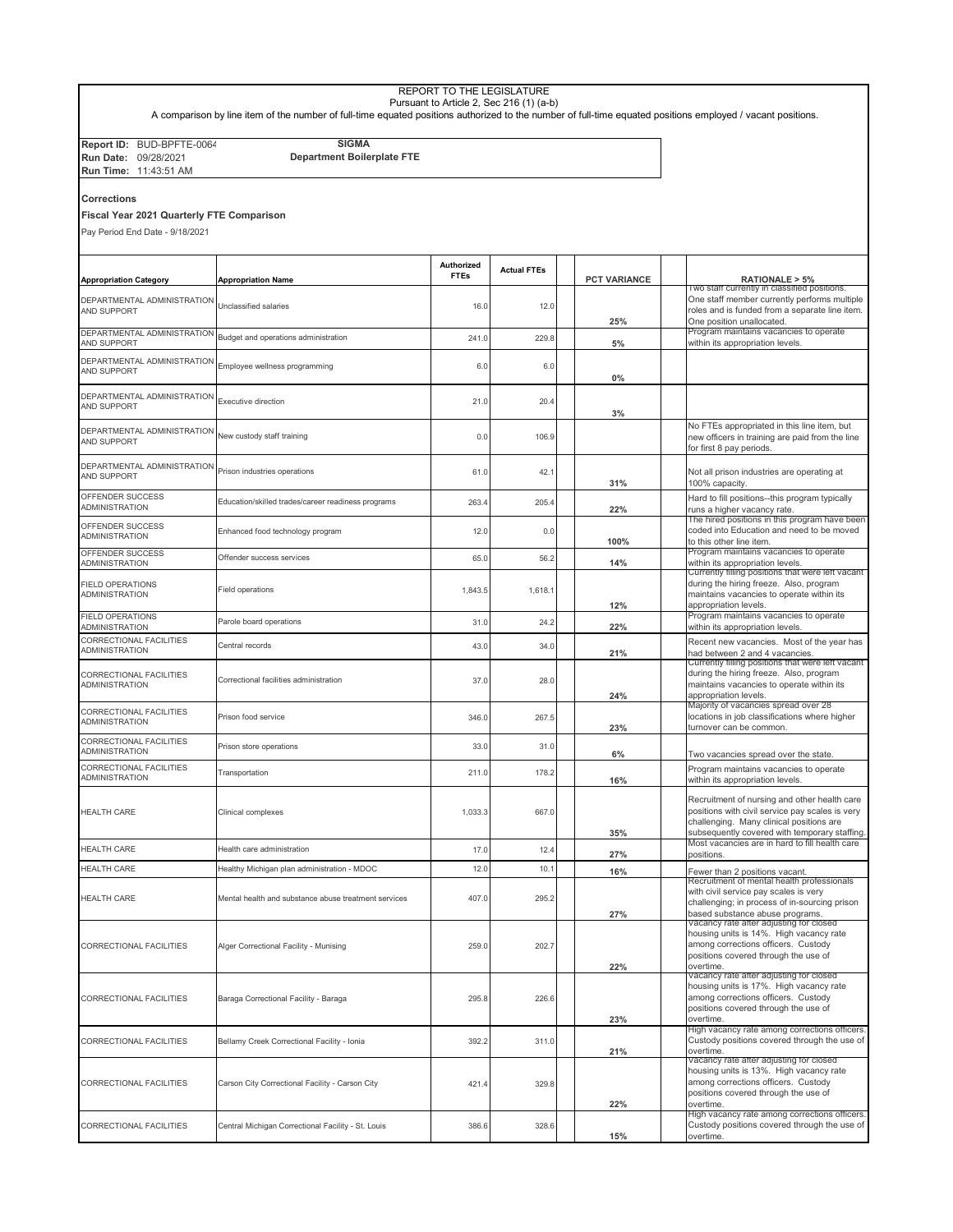| <b>Appropriation Category</b>  | <b>Appropriation Name</b>                            | Authorized<br><b>FTEs</b> | <b>Actual FTEs</b> | <b>PCT VARIANCE</b> | RATIONALE > 5%<br>Vacancy rate after adjusting for closed                                                                                                                      |
|--------------------------------|------------------------------------------------------|---------------------------|--------------------|---------------------|--------------------------------------------------------------------------------------------------------------------------------------------------------------------------------|
| <b>CORRECTIONAL FACILITIES</b> | Charles E. Egeler Correctional Facility - Jackson    | 386.6                     | 300.4              | 22%                 | housing units is 19%. High vacancy rate<br>among corrections officers. Custody<br>positions covered through the use of<br>overtime.                                            |
| <b>CORRECTIONAL FACILITIES</b> | Chippewa Correctional Facility - Kincheloe           | 443.6                     | 367.5              | 17%                 | vacancy rate after adjusting for closed<br>housing units is 13%. High vacancy rate<br>among corrections officers. Custody<br>positions covered through the use of<br>overtime. |
| CORRECTIONAL FACILITIES        | Cooper Street Correctional Facility - Jackson        | 254.6                     | 210.1              | 17%                 | High vacancy rate among corrections officers.<br>Custody positions covered through the use of<br>overtime.                                                                     |
| CORRECTIONAL FACILITIES        | <b>Detroit Detention Center</b>                      | 69.1                      | 51.6               | 25%                 | High vacancy rate among corrections officers.<br>Custody positions covered through the use of<br>overtime.                                                                     |
| CORRECTIONAL FACILITIES        | Detroit Reentry Center                               | 237.9                     | 2.0                | 99%                 | This facility closed in January.                                                                                                                                               |
| CORRECTIONAL FACILITIES        | Earnest C. Brooks Correctional Facility - Muskegon   | 248.2                     | 207.3              | 16%                 | High vacancy rate among corrections officers.<br>Custody positions covered through the use of<br>overtime.                                                                     |
| CORRECTIONAL FACILITIES        | G. Robert Cotton Correctional Facility - Jackson     | 395.0                     | 300.6              | 24%                 | vacancy rate after adjusting for closed<br>housing units is 18%. High vacancy rate<br>among corrections officers. Custody<br>positions covered through the use of<br>overtime. |
| CORRECTIONAL FACILITIES        | Gus Harrison Correctional Facility - Adrian          | 443.6                     | 327.4              | 26%                 | vacancy rate after adjusting for closed<br>housing units is 22%. High vacancy rate<br>among corrections officers. Custody<br>positions covered through the use of<br>overtime. |
| CORRECTIONAL FACILITIES        | Ionia Correctional Facility - Ionia                  | 288.3                     | 231.0              | 20%                 | High vacancy rate among corrections officers.<br>Custody positions covered through the use of<br>overtime.                                                                     |
| CORRECTIONAL FACILITIES        | Kinross Correctional Facility - Kincheloe            | 258.6                     | 200.1              | 23%                 | vacancy rate after adjusting for closed<br>housing units is 14%. High vacancy rate<br>among corrections officers. Custody<br>positions covered through the use of<br>overtime  |
| CORRECTIONAL FACILITIES        | Lakeland Correctional Facility - Coldwater           | 275.4                     | 220.0              | 20%                 | High vacancy rate among corrections officers.<br>Custody positions covered through the use of<br>overtime.                                                                     |
| CORRECTIONAL FACILITIES        | Macomb Correctional Facility - New Haven             | 292.8                     | 270.7              | 8%                  | High vacancy rate among corrections officers.<br>Custody positions covered through the use of<br>overtime.                                                                     |
| CORRECTIONAL FACILITIES        | Marquette Branch Prison - Marquette                  | 319.7                     | 226.1              | 29%                 | vacancy rate after adjusting for closed<br>housing units is 16%. High vacancy rate<br>among corrections officers. Custody<br>positions covered through the use of<br>overtime. |
| CORRECTIONAL FACILITIES        | Michigan Reformatory - Ionia                         | 319.8                     | 232.0              | 27%                 | vacancy rate aπer adjusting for closed<br>housing units is 19%. High vacancy rate<br>among corrections officers. Custody<br>positions covered through the use of<br>overtime.  |
| CORRECTIONAL FACILITIES        | Muskegon Correctional Facility - Muskegon            | 207.0                     | 180.6              | 13%                 | Vacancy rate after adjusting for closed<br>housing units is 8%. High vacancy rate<br>among corrections officers. Custody<br>positions covered through the use of<br>overtime.  |
| CORRECTIONAL FACILITIES        | Newberry Correctional Facility - Newberry            | 198.1                     | 158.8              | 20%                 | vacancy rate after adjusting for closed<br>housing units is 8%. High vacancy rate<br>among corrections officers. Custody<br>positions covered through the use of<br>overtime.  |
| CORRECTIONAL FACILITIES        | Oaks Correctional Facility - Eastlake                | 289.4                     | 249.5              | 14%                 | High vacancy rate among corrections officers.<br>Custody positions covered through the use of<br>overtime.                                                                     |
| CORRECTIONAL FACILITIES        | Parnall Correctional Facility - Jackson              | 266.1                     | 211.4              | 21%                 | High vacancy rate among corrections officers.<br>Custody positions covered through the use of<br>overtime.                                                                     |
| CORRECTIONAL FACILITIES        | Richard A. Handlon Correctional Facility - Ionia     | 255.7                     | 205.9              | 19%                 | High vacancy rate among corrections officers.<br>Custody positions covered through the use of<br>overtime.                                                                     |
| CORRECTIONAL FACILITIES        | Saginaw Correctional Facility - Freeland             | 276.9                     | 255.2              | 8%                  | High vacancy rate among corrections officers.<br>Custody positions covered through the use of<br>overtime.                                                                     |
| CORRECTIONAL FACILITIES        | Special alternative incarceration program - Jackson  | 38.0                      | 24.0               | 37%                 | High vacancy rate among corrections officers.<br>Custody positions covered through the use of<br>overtime.<br>High vacancy rate among corrections officers.                    |
| CORRECTIONAL FACILITIES        | St. Louis Correctional Facility - St. Louis          | 306.6                     | 282.4              | 8%                  | Custody positions covered through the use of<br>overtime.                                                                                                                      |
| CORRECTIONAL FACILITIES        | Thumb Correctional Facility - Lapeer                 | 283.6                     | 241.4              | 15%                 | High vacancy rate among corrections officers.<br>Custody positions covered through the use of<br>overtime.<br>vacancy rate aπer aαjusting for closed                           |
| CORRECTIONAL FACILITIES        | Womens Huron Valley Correctional Complex - Ypsilanti | 505.1                     | 353.3              | 30%                 | housing units is 29%. High vacancy rate<br>among corrections officers. Custody<br>positions covered through the use of<br>overtime.                                            |
| CORRECTIONAL FACILITIES        | Woodland Correctional Facility - Whitmore Lake       | 277.9                     | 250.9              | 10%                 | High vacancy rate among corrections officers.<br>Custody positions covered through the use of<br>overtime.                                                                     |